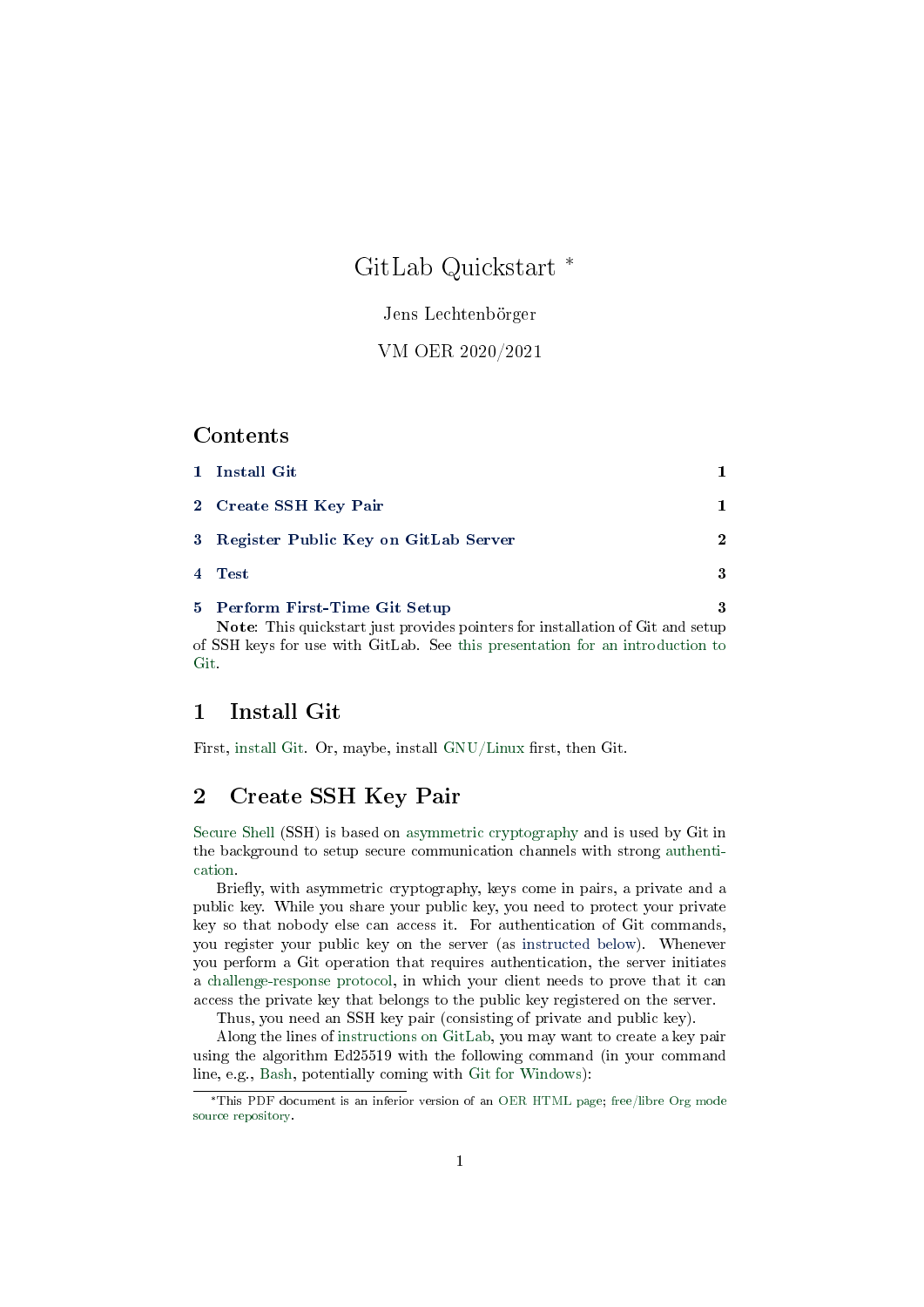ssh-keygen -t ed25519 -C "Test key pair for gitlab"

Ed25519 may not be available in older SSH implementations. You can leave out option -t ed25519 to go with the program's default settings, or use -t rsa -b 4096 for RSA keys with a length of 4096 bits.

This produces a response and asks you where to save your private key:

```
Generating public/private ed25519 key pair.
Enter file in which to save the key (/home/user/.ssh/id_ed25519):
```
Press Enter/Return to accept the default (if you change this, Git may not find your key later on).

Then, you are asked for a passphrase.

#### Enter passphrase (empty for no passphrase):

Your private key is protected with that passphrase. Thus, if you leave this empty, everyone with access to your machine (or the file with the private key, e.g., a backup) can use that private key and authenticate as you. If you specify a non-empty passphrase, you need to enter it when Git attempts to use your private key (the passphrase can be cached with ssh-agent, which is beyond the scope of this quickstart). The command asks you to confirm your passphrase:

#### Enter same passphrase again:

Afterwards, more output tells you where the public key is stored (and more, which is not important for our purposes).

```
Your identification has been saved in /home/user/.ssh/id ed25519.
Your public key has been saved in /home/user/.ssh/id_ed25519.pub.
The key fingerprint is:
SHA256:0mT81aPfvIYiab64hrwSvIZOyYlfvh3E90LcmqXFYcE Test key pair for gitlab
The key's randomart image is:
+--[ED25519 256]--+
\| . \|| . E. . |
\vert + o . o \vert| . = = o . . |
\vert . + S * . \vert|o oo . + B . o |
| . = . = 0 = 0 0 0 || .0 * + 0. = . . . . . ||...o +o+o+oo . .. |+----[SHA256]-----+
```
# <span id="page-1-0"></span>3 Register Public Key on GitLab Server

You need to store the **public** key on the server.

You could open the public key (/home/user/.ssh/id\_ed25519.pub in my case above) in an editor and copy it to your clipboard or use one of commands suggested in [instructions on GitLab](https://docs.gitlab.com/ce/ssh/README.html#adding-an-ssh-key-to-your-gitlab-account) to copy it to the clipboard. In any case, follow the section "[Adding an SSH key to your GitLab account](https://docs.gitlab.com/ce/ssh/README.html#adding-an-ssh-key-to-your-gitlab-account)" to register your